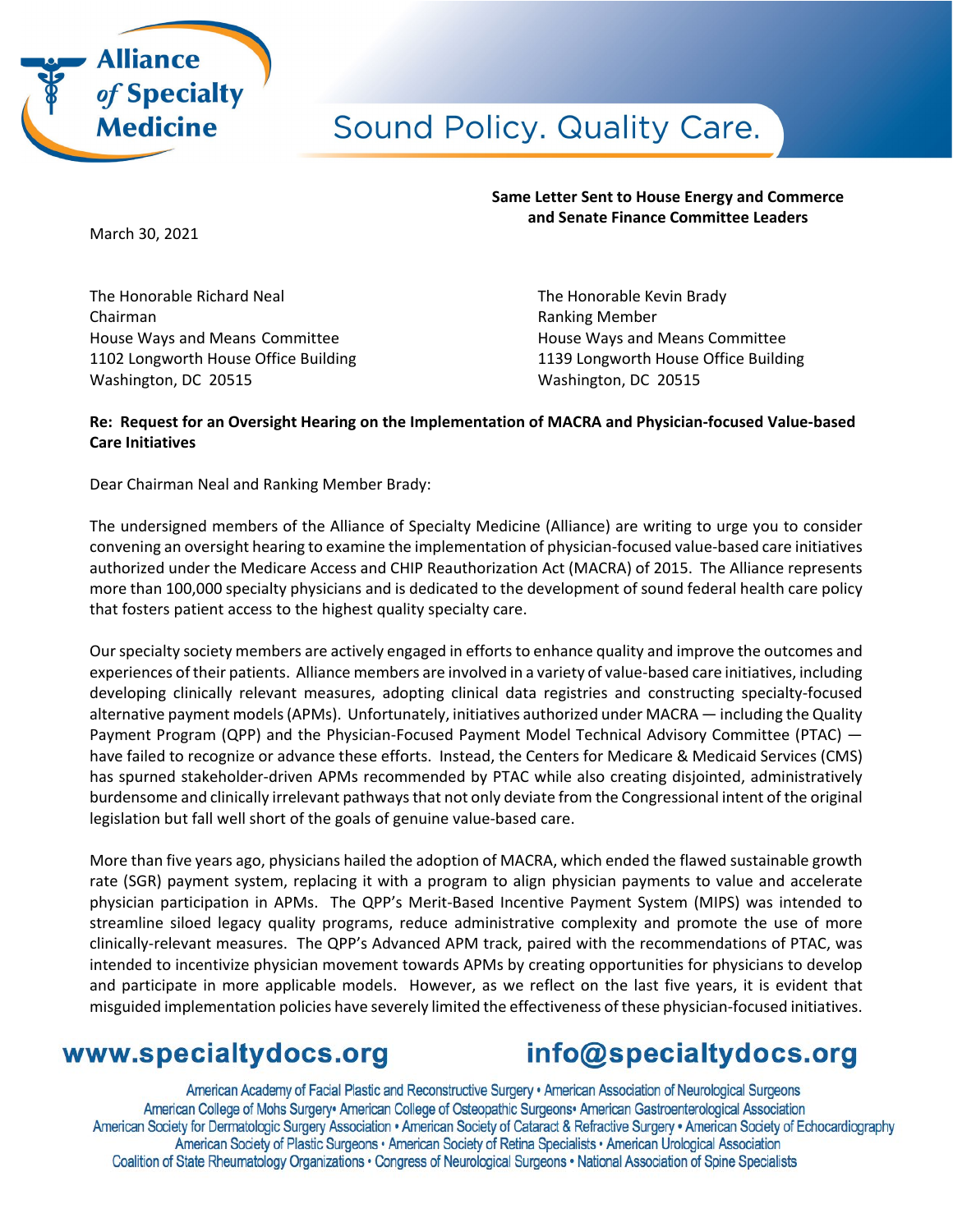Alliance of Specialty Medicine Request for MACRA Oversight Hearing March 30, 2021 Page 2 of 4

*To ensure that these initiatives are, in fact, improving the quality and value of physician care, we urge the Finance Committee to convene an oversight hearing to evaluate MACRA's value-based care programs and explore the ongoing implementation challenges*. These challenges are summarized below:

- **1. Administrative Complexity of MIPS**. A key factor in the Alliance's support for MACRA was the law's promise to create a single, coordinated approach to physician quality reporting and value-focused performance measurement. Since its inception, MIPS has relied on four separate performance categories with four distinct reporting requirements and scoring rules. MIPS has failed to produce a more unified quality reporting structure by offering cross-category credit for more robust activities, such as reporting to a clinical data registry. As a result, the program is still challenging for many physicians to navigate. It relies on indeterminate targets; is unnecessarily costly and time-consuming for physicians; and for many specialties, there is no clear evidence of the value the program brings, in its current form, to patients, physicians or the Medicare program. Additionally, most MIPS measures do not align with those being used in APMs, such as the Bundled Payments for Care Improvement- Advanced (BPCI-A) model, which results in duplicative reporting. Physicians should only have to report measures once to get credit across different CMS programs.
- **2. Policies that Disincentivize Meaningful Specialty Measures**. Over the last five years, CMS has adopted numerous policies that disincentivize the development and use of more focused specialty measures. This includes scoring caps for certain types of measures and overly rigorous measure testing and data validation requirements — particularly for specialty-driven Qualified Clinical Data Registries (QCDRs), a reporting mechanism intended to promote more specialty-focused measures. This also includes requiring specialty societies to "harmonize" their QCDR measure results with other disparate and nonrisk stratified measures, which disadvantages specialists who care for the sickest and most complicated patients. These policies have left many specialists with few valid and meaningful measures to report and have caused specialty societies to question their future investment in measure development for purposes of MIPS. In regards to cost measures, the MIPS population-based cost measures do not help many specialists better manage resource use since they focus on treatment decisions over which specialists do not have direct control. While CMS has done some work to develop more focused episodebased cost measures, there are still many specialties and patient populations that are not yet captured by these measures. CMS also has discouraged specialty society's from developing their own cost measures by making it difficult for registries to access Medicare claims data — despite MACRA's mandate to do so  $-$  to conduct more meaningful cost analyses. As a result of these policies, the program discourages meaningful engagement and fails to appropriately incentivize higher-value care.
- **3. Flawed value assessments.** MIPS relies on a rigid, one-size-fits-all approach to performance assessment that does not recognize the diversity of medical practice, particularly as it relates to Promoting Interoperability. The program should support more flexible approaches that allow physicians to demonstrate their commitment to higher quality care based on their unique setting, specialty, and/or patient population. MIPS also evaluates cost and quality independently, which results in flawed assessments of value and fails to account for the impact that cost reduction may have on patient outcomes or other quality metrics.
- **4. Constantly shifting goalposts**. Each performance year, CMS significantly changes QPP eligibility rules, participation options, scoring policies and performance benchmarks, which leaves physicians and medical societies in a constant state of turmoil and impacts the accuracy of year-to-year performance comparisons. The latest set of changes is a new participation pathway, known as the MIPS Value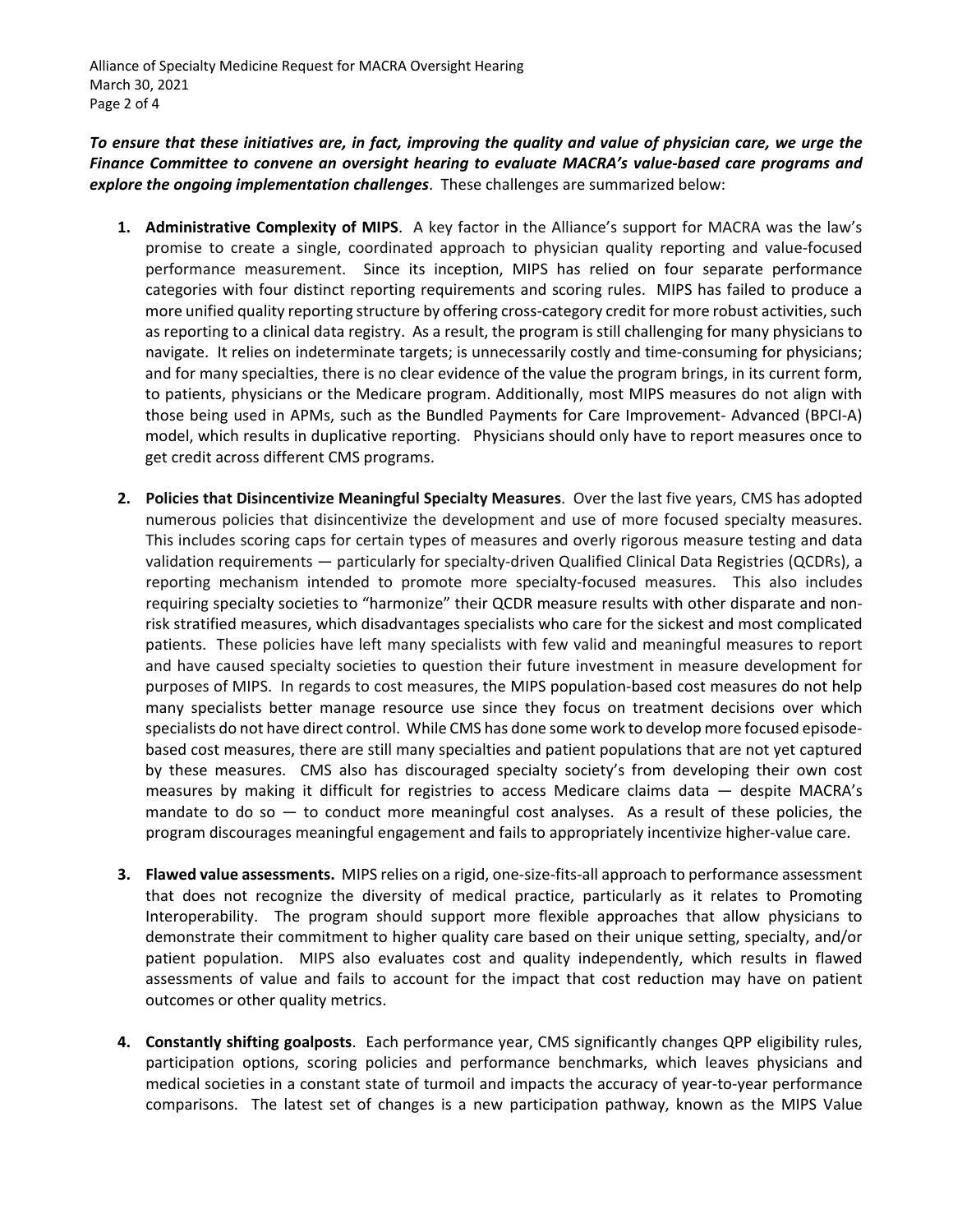Pathways (MVP), which aims to reduce clinician burden, provide a more cohesive and meaningful MIPS participation experience, and better prepare clinicians for APMs. Although initially promising, our experience working with CMS on the development of MVPs has suggested that this new framework will do little to fix what is fundamentally wrong with MIPS and provide limited opportunity for the type of innovations that would result in more meaningful physician engagement and impactful improvements in patient care. For example, from the initial draft MVPs, it is clear that CMS is merely dumping already flawed quality and cost measures into a new single MVP, rather than working collaboratively with the specialties to develop MVPs that reflect meaningful measures for a given clinical area. The MVPs presented by CMS to date also have been too clinically broad to result in accurate or meaningful measurement.

- **5. Unactionable and untimely performance feedback and program evaluation.** MIPS performance feedback to individual physicians is often confusing, untimely and not actionable. Similarly, CMS analyses of national QPP participation, performance and payment adjustment trends are untimely and lack critical information. The most recent "experience report," released in July of 2020, pertains to the 2018 performance year and provides little detail about specialty trends. One key piece of information that CMS has not yet made available is how many specialists vs. non-specialists participate in Advanced APMs and qualify for the incentives offered under that track. CMS also has provided little data on how different specialties and impacted by each of the cost measures. Having access to more comprehensive analytics regarding the program is essential to our overall understanding of specialty participation in the QPP and how to ensure the goals of the program are being met.
- **6. Lack of coordination within CMS.** CMS seems to suffer from a right-hand/left-hand problem. Multiple offices within CMS are engaged in similar but separate quality and value initiatives, with little apparent coordination. For example, the staff responsible for administering the QPP seem disconnected from the staff administering APMs at the CMS Medicare and Medicaid Innovation (CMMI) Center. Additionally, CMS uses numerous different contractors (e.g., Ketchum, Acumen, MITRE) for all of its initiatives, which leads to confusion and situations where important decisions are being made by individuals with no institutional history and very little understanding of the clinical implications of recommendations and actions.
- **7. Limited ability for specialties to develop and participate in Advanced Payment Models.** Meaningful opportunities for specialists to participate in innovative payment and delivery models are limited due to CMS' unwillingness to test models recommended by PTAC. CMS was granted significant authority to test and evaluate innovative payment and delivery models through the establishment of the Center for Medicare and Medicaid Innovation (CMMI) by the Affordable Care Act in 2010. PTAC was established under MACRA to review physician-focused payment model proposals and provide recommendations to CMS, with stakeholders largely anticipating CMMI implementation of PTAC-recommended models. The panel has reviewed over 35 models to date. While it has recommended several models for implementation, CMS has yet to advance any of these models for implementation in their original form. The Alliance is frustrated over CMMI's failure to test any of these models, despite specialty societies having spent countless hours and human and economic capital developing these proposals. This not only stymies specialists who are interested in testing more innovative models, but it delays movement towards value-based care. Although MACRA incentivizes physicians to participate in Advanced APMs by providing 5% annual bonuses to physicians who meet certain participation thresholds, only a small fraction of physicians who participate in the QPP qualify for this track. Since MACRA only authorizes these bonuses through the 2022 performance year, specialists are at a gross disadvantage.